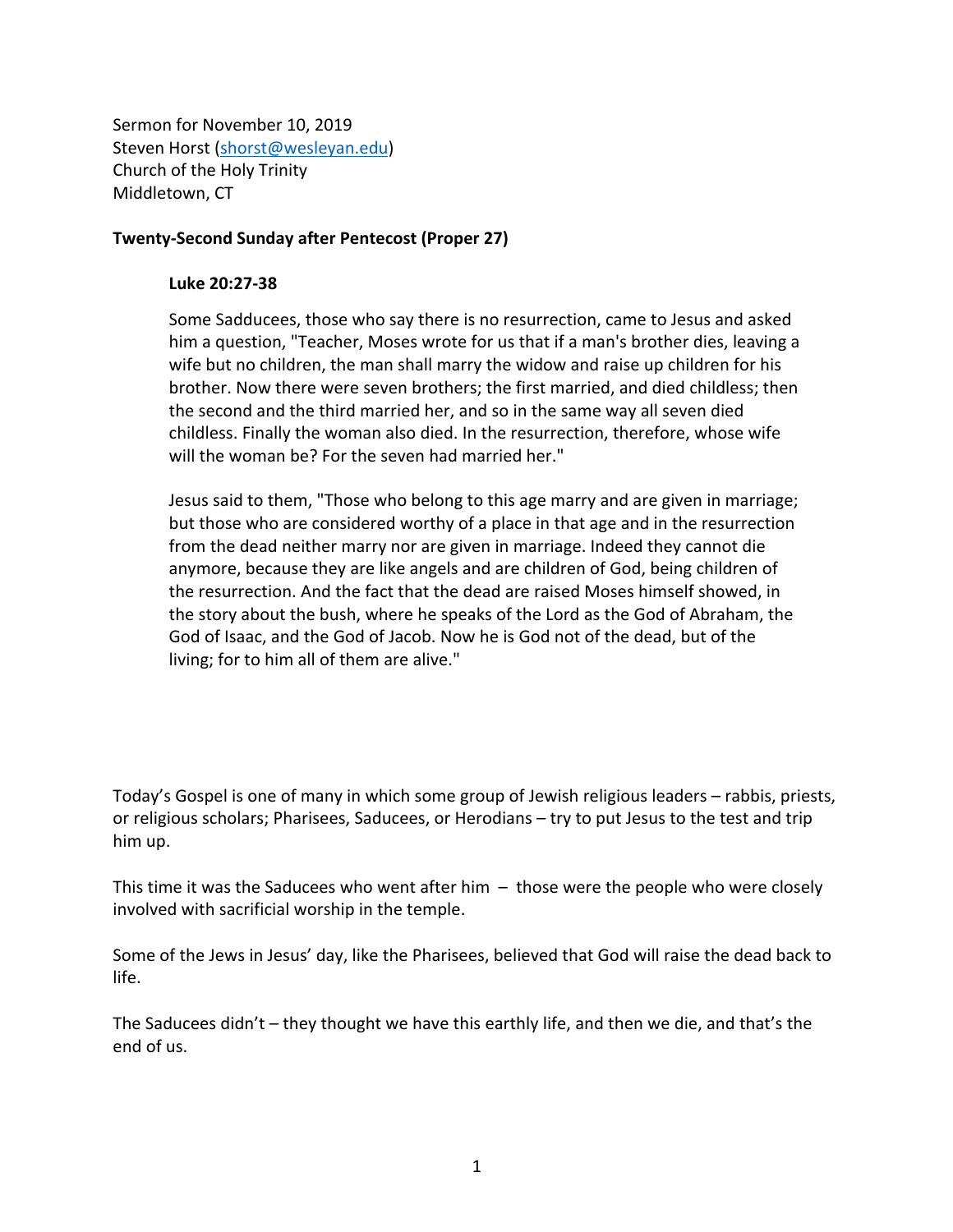And the Saducees have this clever scholarly argument against the resurrection, really almost a trick question, which they're using to try to trap Jesus and make him look foolish.

Here's how it went:

There was a Jewish law, that if a married man died childless, his brother should marry the widow and sire a child for his dead brother so he would have someone to carry on his name.

OK, let's suppose there are seven brothers.

The oldest one marries a woman, but then he dies before they have any children,

so the second brother marries her, then *he* dies… and then the third one… and so on …until the poor woman has married the whole family, lost seven husbands, and eventually dies childless herself.

Now, let's assume (as Jesus and Pharisees do) that there *is* a resurrection: the resurrected wife had seven husbands in life, but of course only one at a time.

Now all eight of them are brought back to life in the resurrection.

Which one going to be her husband?

Or are all seven going to be her husbands?

Judaism might have had a time of polygamy – Abraham had two wives, Solomon had hundreds – but never a woman with multiple husbands!

Polygamy….maybe. Polyandry….a woman with more than one husband….that's crazy talk!

This is what philosophers call a *reductio ad absurdum* – if your view leads to *this* conclusion, it's got to be wrong.

It is, frankly, the kind of argument that people in my line of work – philosophy – might make.

You believe X….and X implies Y….well, Y is absurd….so there must be something wrong in the assumptions that got you there.

Good, intellectually respectable, kind of argument.

How does Jesus respond?

He does three things.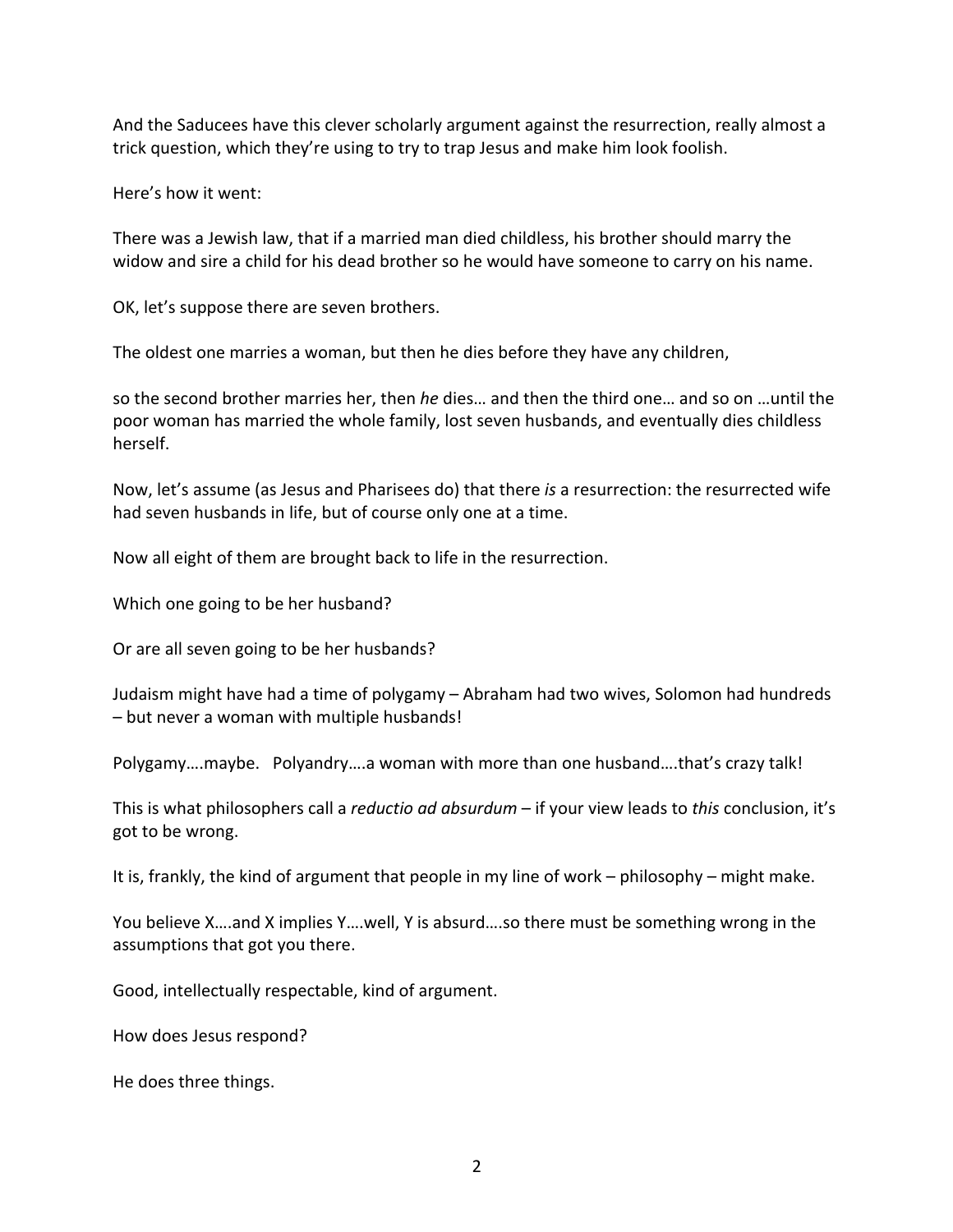First, he *does* offer some arguments in return – the kind of arguments the Saducees would respect, based on what Moses said about Abraham.

But then he goes deeper: he points out that their basic assumptions are wrong:

when people rise from the dead, they're going to be in a totally different state from the kind of life we know today.

They aren't going to be married at all – they'll be "like the angels".

And in this, he does a third thing that is commented on in other Gospel passages:

He speaks as someone who has authority, and not just in the wrangling arguments of the religion scholars.

You *can* argue about theology based on the things we know in this life – from experience, from science – but this is just from a human perspective, and our knowledge and our perspective is limited.

God knows things that we don't know, because we're not in a position to experience them or test them out.

And clearly one of the foremost of those things, and maybe the one that we care about most, is what's going to happen to us after we die.

The only way a human being could know the answer is by dying and seeing what happens next – and none of us is in a position to know that – at least not yet – and if we do find out after we die, we can't come back and share what we've learned with everybody else.

From the Christian perspective, there is only one person in history who really knew what's going to happen after we die: Jesus.

And that is because we Christians believe that he was not just a man, but also God incarnate.

He was in a position to say things about this issue that neither the Saducees, nor the Pharisees, nor anyone else is able to say.

Of course, if you think he's just some bumpkin from Galilee, no reason to pay attention.

But if you think he is the Son of God, the one who was with the Father in the Beginning, and will come back at the Last Day and bring about the Resurrection, that's a whole different story.

But really the central point is this: there *is* going to be a resurrection of the dead, and that's really important.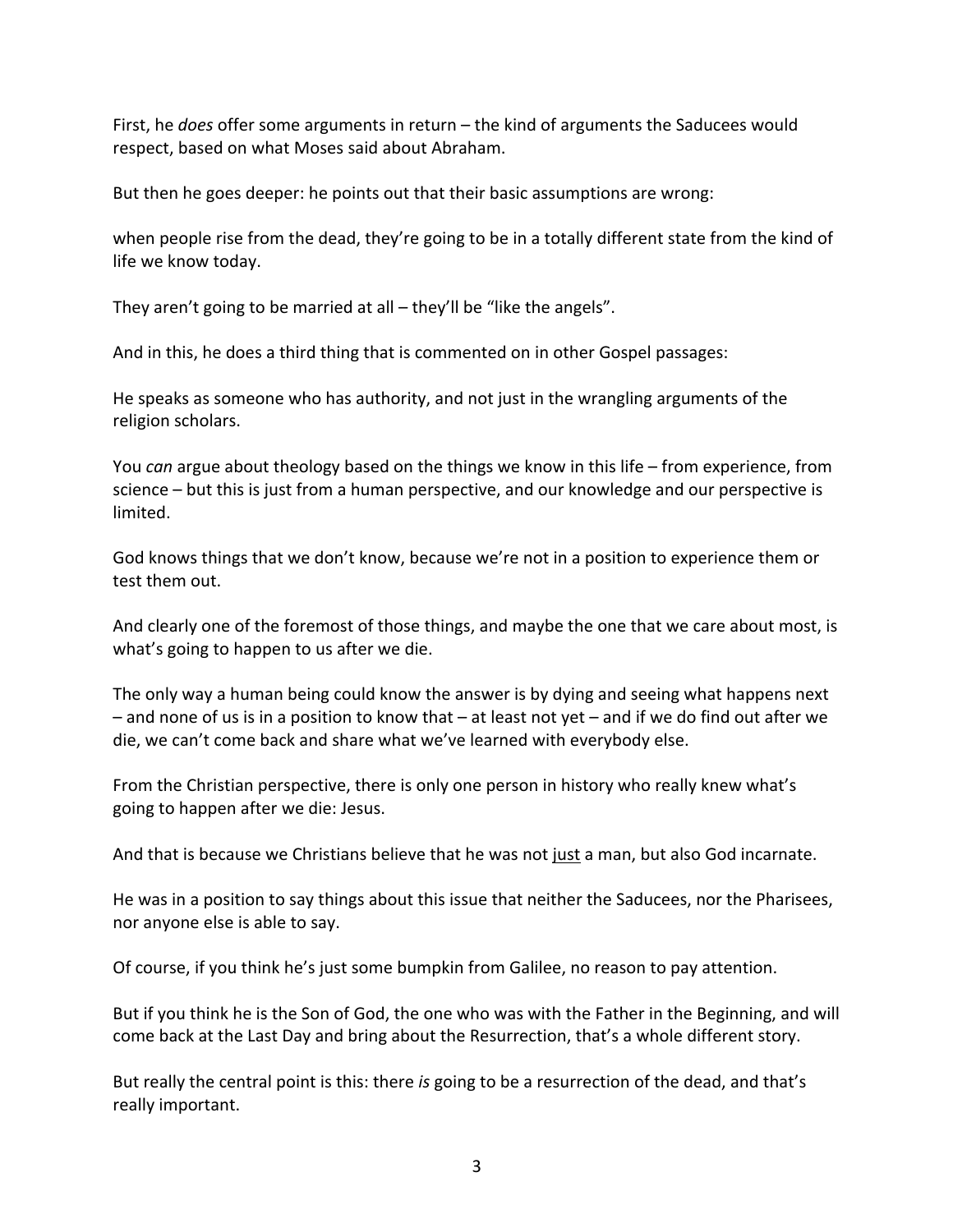In fact, it's the central proclamation of the Christian faith, our Easter proclamation: The Lord is Risen.

Without that belief, there wouldn't have been any Christianity in the first place.

And if you believe Jesus rose from the dead, and that he promised to raise US from the dead, you have to believe that he'll be true to his word.

But what's it going to be like?

Maybe your main worry isn't who you'll be married to, but you might well wonder about what it's going to be like in one way or another.

In fact, Christians have their own disagreements about this.

Some Christians think that, after we die, we'll go to Heaven; and some of the people who believe this also think we won't have bodies at all, but be immaterial spirits.

Others believe that we'll be raised back to life in our bodies when Jesus returns some time in the future.

And indeed some think that both are true – when Jesus returns to Earth, we'll be raised in new bodies, but in-between, we'll be with him in some disembodied state.

There are real questions here.

Is it embodied or disembodied?

If it's disembodied, what the heck is THAT like?

If it's embodied, what are those bodies like? Will we still feel pain? Will we feel hungry and eat and drink? Will we still be married to the people we were married to in life?

Jesus does answer one question – we're not going to be married.

But he doesn't answer all the other questions we might want to ask.

The rest of the Bible doesn't either – or rather the answers it gives are disappointingly unclear or ambiguous.

In today's Gospel, Jesus says we'll be "like the angels".

Ah….I get it….I'm going to be like an angel!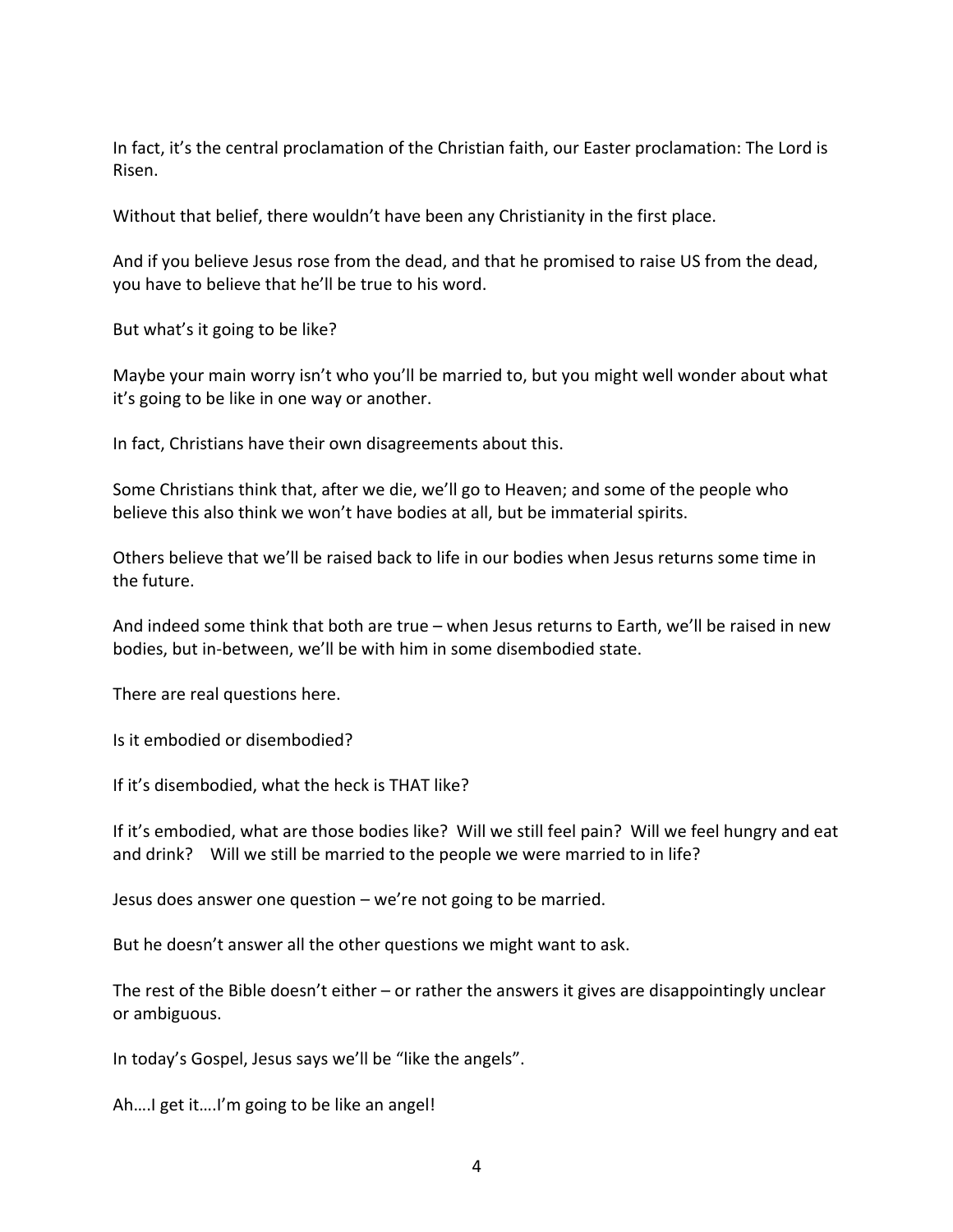Oh, wait…..what are angels like?

I don't have any idea, and the Bible frankly doesn't tell us much about them, either.

Maybe when you think of angels you picture glowing ethereal people with wings – but that's not from the Bible. That's just something we see in paintings and stained glass windows that artists have imagined.

And even if that *is* how angels appear, it doesn't tell us much about what it would be like to be like an angel.

If we're curious about just what angels are like, or what we will be like after we die, the Bible doesn't do much to answer that curiosity.

And from this I can only conclude that God didn't think it was important for us to understand such things in this life – indeed, maybe he even thought it wasn't something we should spend our time worrying about at all.

But there *is* something here that clearly IS very important: we WILL be resurrected – raised back to life when Christ returns.

Why is it important?

Well, clearly, it will be important THEN – after I die.

I'd much rather exist than not exist, and I'm sure most of you would too.

But it also makes a big difference here and now, while we're still in the midst of life, and may still have many years left to live.

Think how different your attitude about everything would be depending on what you believe about this: when you die, is that the end?

If you think this life is all there is, it makes sense to enjoy this life, in all its earthly ways, as much as you can.

It makes sense to put off death as long as possible – maybe even if that means sacrificing moral principles.

If you think this earthly life is all you've got, you'll probably want to live life to its fullest and cheat death for as long as you can.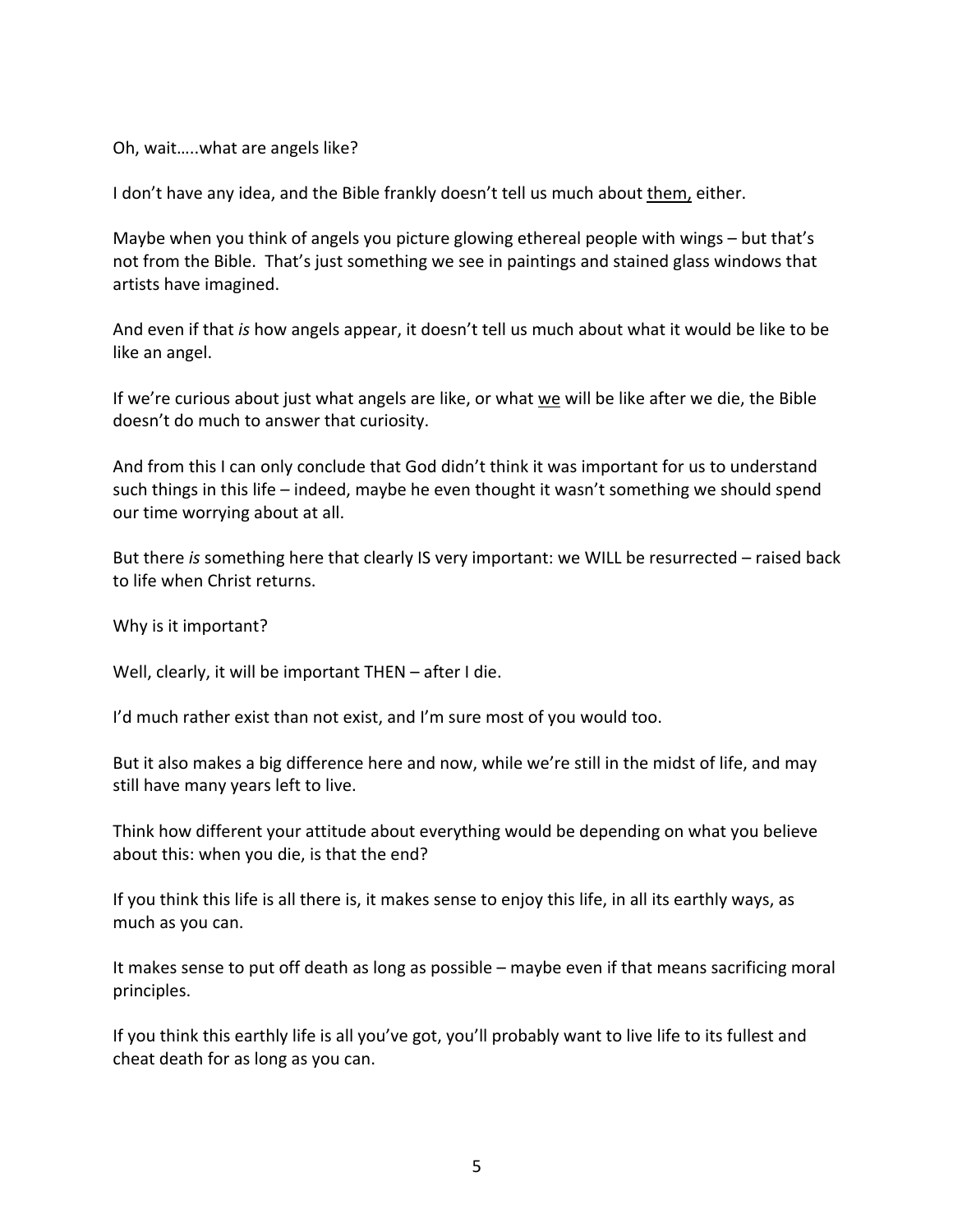But if you think that death is not the end, and that you will go on forever, that is a very different thing.

But there are further questions about just what kind of thing it is.

Suppose it means you go on just as you are now, or the way you are at the moment of your death.

Suppose your life is a total horrible mess. What would it be to go on *like that* forever?

That would be Hell.

Or maybe you're a pretty good person by the world's standards, things are going well for you, and you're reasonably happy much of the time, but you also secretly carry around a lot of guilt and shame, and a bunch of character flaws – maybe you're perpetually greedy, selfish, bitter, angry, anxious, or afraid.

Going on forever like that would probably be Hell too.

When I say "hell", forget Dante's Inferno, with people standing on their heads in lakes of fire.

Even without the fire, if you were to spend eternity consumed by negative emotions like hatred, greed, pride, shame, and guilt, that would be hell enough.

In fact, suppose you had this choice:

Choice 1: you can be a virtuous, loving person with a clear conscience, but you have to spend forever standing on your head in a flaming lake.

Choice 2: you live in a palatial paradise, but you're continually consumed by things like guilt, fear, jealousy, and hatred.

Which would you choose?

That's more or less the kind of question a philosopher like Plato poses: is it better to be a virtuous person in bad circumstances or a bad person with good circumstances?

But that's not the choice Jesus presents us with.

Jesus offers us something better than either of these choices.

He offers us forgiveness of our sins, a transformation of our character from sinful people afflicted by sin and shame and guilt into adoption as God's own sons and daughters, and eternal life with Him in paradise.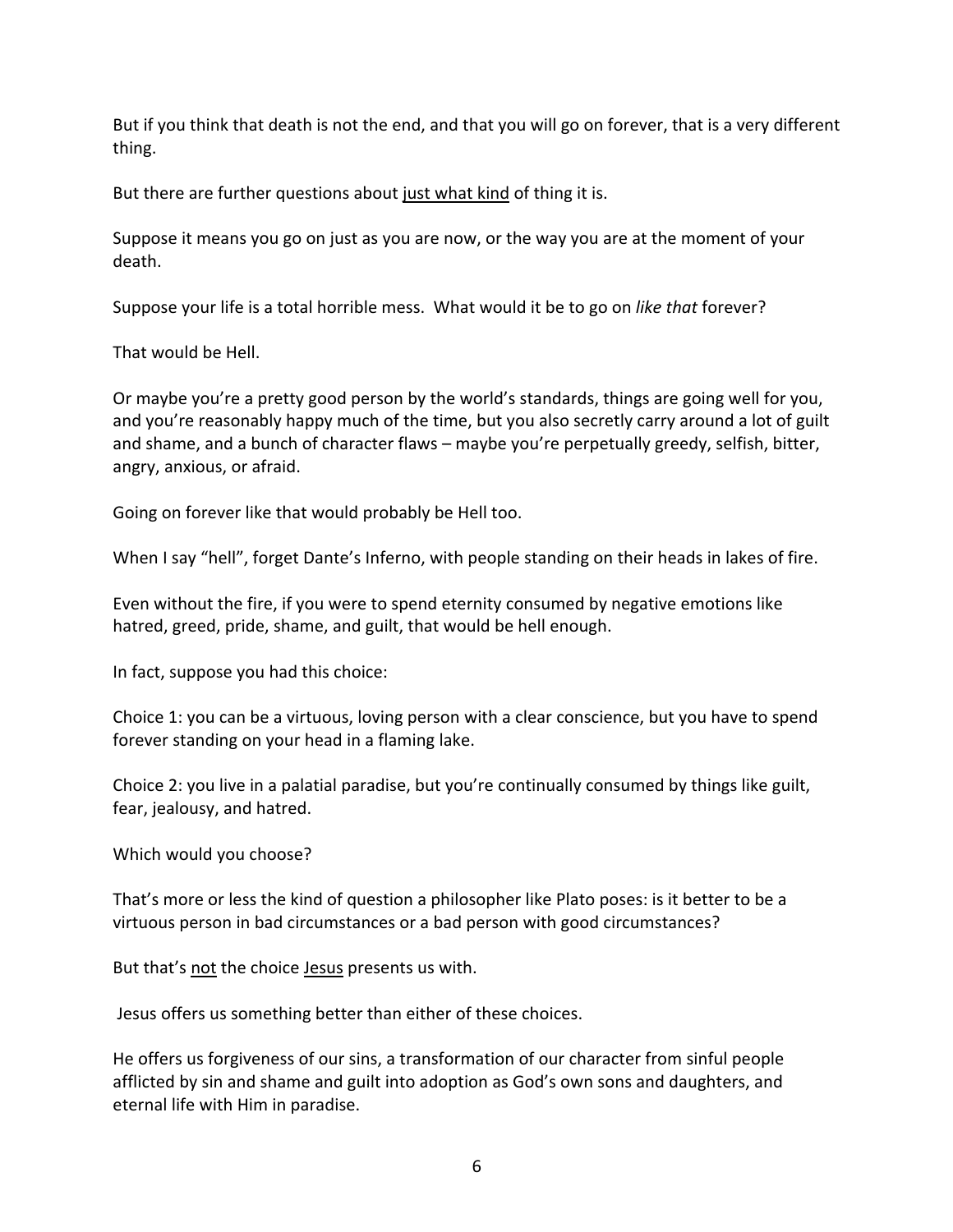I have no idea what paradise is like – except that it's a life led in the presence of God and in the loving company of God and other sanctified souls.

THAT is what the resurrection is.

THAT is what Jesus invites us to.

THAT is what Jesus died on a cross and rose from the grave so that we might enjoy.

Sisters and brothers, God does not tell us all the things we might like to know – or at least does not do so yet.

But if we believe that God loves us, we must believe he has told us the things we NEED to know.

And the most central of these is this: God so loved the world that he gave his only begotten son, so that whosever believes in him should not perish but have everlasting life.

And not just existence in the tormented state we live in now – much less the torments of the damned – but eternal life with him and one another, transformed into his image and likeness through divine love, growing from glory unto glory.

We are created mortal beings. We can be raised up as spiritual beings.

We *can* be raised up as spiritual beings – it is not automatic.

Eternal life is life in union with God.

But God does not force this union upon us.

He OFFERS it freely.

Indeed, he died on a cross to offer it as a free gift.

We cannot achieve it for ourselves.

All we can do is accept the free gift that is offered.

Or we can reject it, or simply let the opportunity pass us by.

If you have already accepted it, rejoice and live into it, growing from glory unto glory.

Spread the Good News to everyone you know!